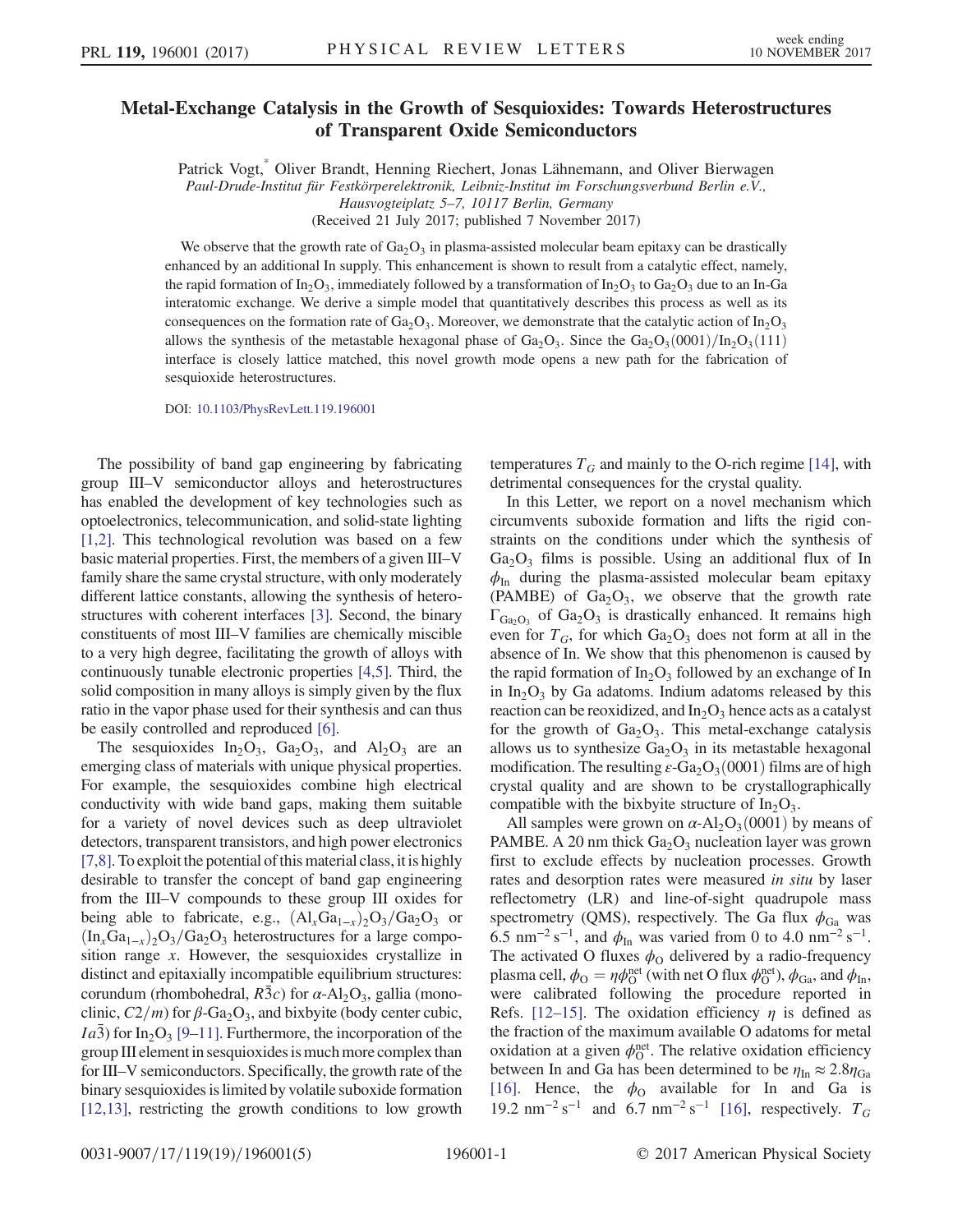<span id="page-1-0"></span>

FIG. 1. Desorption of Ga<sub>2</sub>O and In from a  $\beta$ -Ga<sub>2</sub>O<sub>3</sub>(201) surface at  $T_G = 700 \text{ °C}, \phi_{Ga} = 6.5 \text{ nm}^{-2} \text{ s}^{-1}, \text{ and } \phi_{In} =$ 4.0 nm<sup>-2</sup> s<sup>-1</sup>. The metals supplied in the time intervals (i)–(v) are indicated by the bars at the top.

was calibrated using QMS by detecting the total desorption of a known metal flux following the procedure described in Ref. [\[17\]](#page-4-10). The composition and the crystallinity of the films were measured ex situ by energy dispersive x-ray spectroscopy (EDX) in a scanning electron microscope with an uncertainty of 1%, as well as longitudinal  $(\omega-2\theta)$  and transverse  $(\omega)$  x-ray diffraction (XRD) scans, respectively.

Figure [1](#page-1-0) shows the flux of Ga<sub>2</sub>O ( $\phi_{Ga_2O}^{des}$ ) and In ( $\phi_{In}^{des}$ ) desorbing from  $\beta$ -Ga<sub>2</sub>O<sub>3</sub> template as measured by QMS at  $T_G = 700$  °C. During the initial time interval (i), the surface was exposed only to  $\phi_{\text{O}}$ , and no desorption of metal species takes place. In time interval (ii),  $\phi_{Ga}$  was also supplied to the surface. At this  $T_G$ , no  $Ga_2O_3$  growth takes place, as evidenced by LR [\[16\].](#page-4-9) Instead, Ga reacts with O, forming the volatile suboxide  $Ga<sub>2</sub>O$  [\[12,14\].](#page-4-7) The desorption flux of Ga<sub>2</sub>O indeed accounts for the total  $\phi_{Ga}$ supplied. In time interval (iii),  $\phi_{\text{In}}$  is supplied in addition to  $\phi_{Ga}$  and  $\phi_{O}$ . After a short delay, the Ga<sub>2</sub>O desorption flux decreases by 40%, and LR evidences the growth of Ga<sub>2</sub>O<sub>3</sub> [\[16\]](#page-4-9). At this  $T_G$ , all In supplied to the surface desorbs in agreement with the absence of In in the  $Ga<sub>2</sub>O<sub>3</sub>$ film, as measured by ex situ EDX. When the Ga shutter is closed in time interval (iv), In desorption ceases as  $In_2O_3$ nucleates immediately, and, in combination with LR, complete In incorporation is observed and the growth rate of In<sub>2</sub>O<sub>3</sub> corresponds to  $\phi_{In}$ . Once the Ga shutter is opened again in time interval (v),  $Ga<sub>2</sub>O<sub>3</sub>$  growth sets in again with  $\Gamma_{\text{Ga}_2\text{O}_3} = 4.4 \text{ nm}^{-2} \text{ s}^{-1}$  on In<sub>2</sub>O<sub>3</sub>, and In desorbs simultaneously. This sequence of experiments shows most clearly that the additional In has a catalytic effect on the formation of  $Ga_2O_3$ : it enables the growth of  $Ga_2O_3$  under conditions where  $Ga_2O_3$  will not form at all in the absence of In. This effect should not be confused with that of a surfactant, which either inhibits [\[18\]](#page-4-11) or induces [\[19\]](#page-4-12) a morphological phase transition but does not affect the growth rate of the material.

<span id="page-1-1"></span>

FIG. 2. (a)–(e)  $T_G$  dependence of  $\Gamma_{\text{Ga}_2\text{O}_3}$ .  $\phi_{\text{In}}$ , supplied for each set of experiments, is indicated in the figures in units of  $nm^{-2}s^{-1}$ . The symbols represent experimental data and the solid lines are fits to Eq. [\(6\)](#page-2-1). The dashed line is a guide for the eye. (f) Activation energy of In desorption as a function of  $\phi_{\text{In}}$ . The symbols represent experimental data and the solid line is a fit of the data to Eq. [\(8\).](#page-2-2)

Figures [2](#page-1-1) and [3](#page-2-0) summarize the measured  $\Gamma_{Ga_2O_3}$  as a function of  $T_G$  at different  $\phi_{\text{In}}$ 's, and as a function of  $\phi_{\text{In}}$ at different  $T_G$ 's, respectively. Both figures contain the same data, but they are complementary in that they allow us to separately examine the effects of  $T_G$  and  $\phi_{In}$  on  $\Gamma_{Ga_2O_3}$ . Ex situ EDX measurements confirm that no In was incorporated into the entire parameter space. The data in Fig. [2\(a\)](#page-1-1) correspond to the values of  $\Gamma_{\text{Ga}_2\text{O}_3}$  in the absence of In at otherwise identical growth conditions. Here,  $\Gamma_{\text{Ga}_2\text{O}_3}$  decreases with an increasing  $T_G$  due to  $Ga_2O$  desorption [\[14\]](#page-4-8). Evidently, additional  $\phi_{\text{In}}$  enhances  $\Gamma_{\text{Ga}_2\text{O}_3}$  significantly even at the lowest  $T_G$ —and enables the growth at a higher  $T_G$ . This effect is stronger the higher  $\phi_{\text{In}}$  is, as can be seen in Fig. [3](#page-2-0): with increasing  $\phi_{\text{In}}$ ,  $\Gamma_{\text{Ga}_2\text{O}_3}$  monotonically increases until it saturates at  $\phi_{Ga}$ , corresponding to complete Ga incorporation. Note that  $\Gamma_{\text{Ga}_2\text{O}_3}$  can exceed  $\phi_{\text{In}}$ , demonstrating that a fraction of In atoms released by the In-Ga exchange process is reoxidized.

Based on the understanding of the factors governing the growth of  $Ga<sub>2</sub>O<sub>3</sub>$  acquired in our previous work, we explain this observation as a two-step reaction. Because of the higher  $\eta$  of In compared to Ga [\[16\]](#page-4-9), the formation of In<sub>2</sub>O<sub>3</sub> is kinetically favored; i.e., In adatoms are faster to react with the impinging  $\phi_0$  than Ga adatoms are. Hence,  $In_2O_3$ is formed predominantly in this first step of the reaction. However,  $In_2O_3$  is unstable in the presence of Ga, as it is energetically favorable to replace In by Ga in the In–O bonds [\[15\].](#page-4-13) An analogous instability of  $In_2O_3$  in the presence of Fe was recently reported and was shown to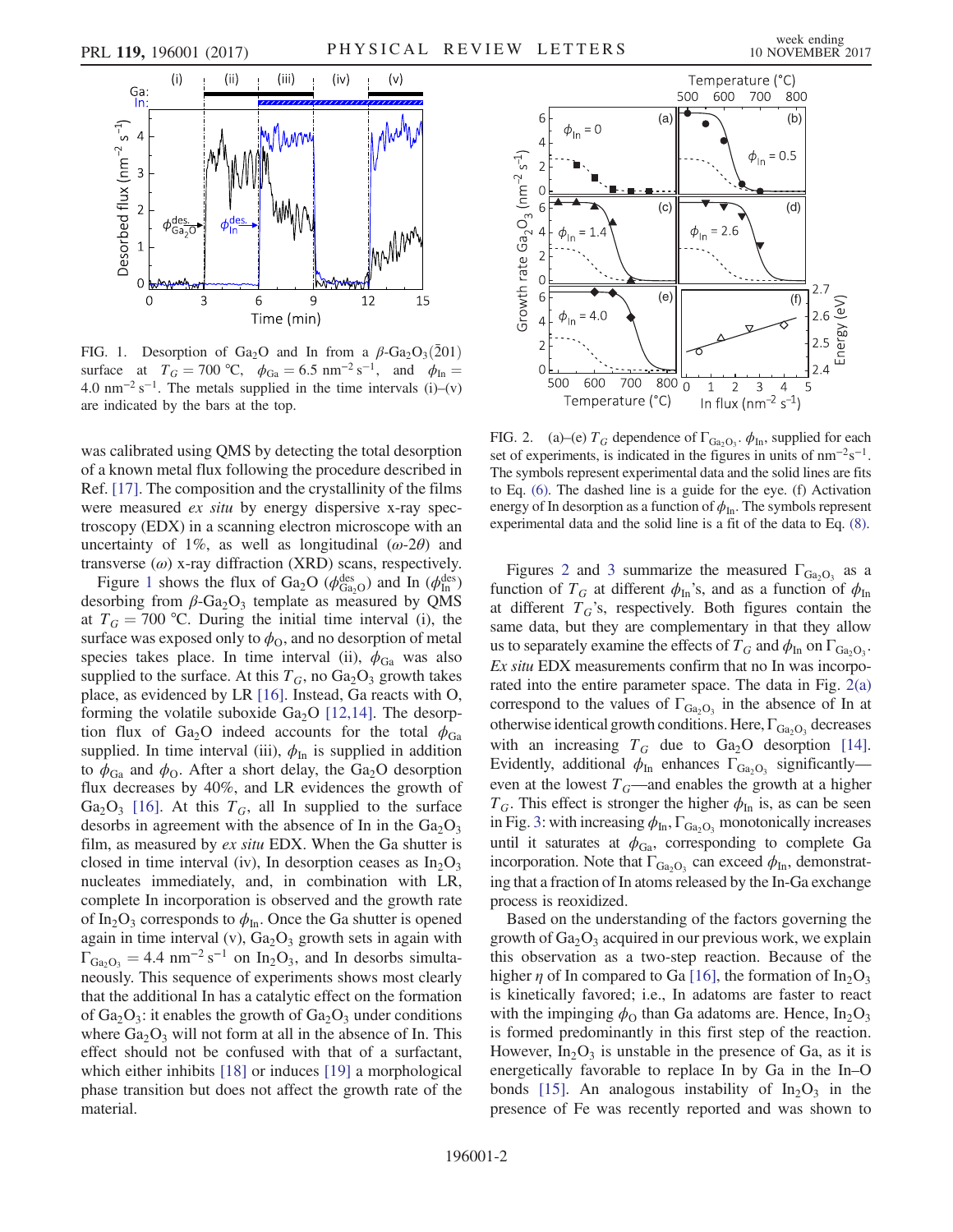<span id="page-2-0"></span>

FIG. 3. Dependence of  $\Gamma_{\text{Ga}_2\text{O}_3}$  on  $\phi_{\text{In}}$  for different  $T_G$ 's, as indicated in the figures. The symbols represent experimental data and the solid lines are model predictions by Eqs. [\(6\)](#page-2-1)–[\(8\).](#page-2-2)

result in In adatoms on the oxide surface after deposition of Fe and the subsequent In-Fe exchange [\[20\]](#page-4-14). Similarly, Ga exchanges In in our case, using the O reacted with  $In_2O_3$ as a reservoir, while transferring the exchanged In to the oxide surface. In this way, the formation of the volatile suboxide Ga<sub>2</sub>O is bypassed, allowing Ga<sub>2</sub>O<sub>3</sub> to be grown at an elevated  $T_G$  and at nominally Ga-rich conditions. Depending on the surface lifetime of In adatoms, they can be reoxidized to  $In_2O_3$ , and subsequently exchanged by other Ga adatoms. This reoxidation step principally enables  $\Gamma_{Ga_2O_3}$  to exceed  $\phi_{In}$ , as was indeed experimentally observed. The consecutive catalytic reaction including the initial formation of  $In_2O_3$  and the subsequent In-Ga exchange, constituting the metal-exchange oxide growth, thus reads

<span id="page-2-3"></span>
$$
2\mathrm{In}(a) + 3\mathrm{O}(a) \to \mathrm{In}_2\mathrm{O}_3(s),\tag{1}
$$

<span id="page-2-4"></span>
$$
2Ga(a) + In2O3(s) \rightarrow Ga2O3(s) + 2In(a).
$$
 (2)

The adsorbate and solid phases are denoted as  $a$  and  $s$ , respectively.

To quantitatively determine the  $\Gamma_{Ga_2O_3}$  resulting from reactions [\(1\)](#page-2-3) and [\(2\)](#page-2-4), we set up a simple rate-equation model. In principle, we would have to take into account the adatom populations of In, Ga, and O, together with the densities for  $In_2O_3$  and  $Ga_2O_3$ . The resulting system of coupled equations would be highly complex and accessible only to a numerical approach. We can reduce the complexity considerably by taking into account the most likely reaction mechanisms governing the formation of  $In_2O_3$  and  $Ga<sub>2</sub>O<sub>3</sub>$ . For the former, the highly reactive—and equally volatile—O radicals created by the plasma source are not expected to form a stable adlayer, but In adatoms are, rather, reacting directly with an impinging  $\phi_{\Omega}$  (Eley-Rideal reaction mechanism [\[21\]\)](#page-4-15). For the latter, we note that, in the absence of In, we do not observe any desorption of elemental Ga from the surface even at the highest  $T_G$ involved, suggesting that suboxide formation inhibits the accumulation of a significant steady-state concentration of Ga adatoms. In the presence of In, the efficient oxidation of In outperforms suboxide formation, and the Ga adatom population should be decreased even further. We thus write

<span id="page-2-5"></span>
$$
\frac{dn_{\rm In}}{dt} = 0 = \phi_{\rm In} - \sigma^2 \phi_{\rm O} n_{\rm In}^2 (1 - \theta) + \alpha \phi_{\rm Ga} \theta - \gamma n_{\rm In},\qquad(3)
$$

<span id="page-2-6"></span>
$$
\frac{d\theta}{dt} = 0 = \sigma^2 \phi_0 n_{\rm In}^2 (1 - \theta) - \alpha \phi_{\rm Ga} \theta,\tag{4}
$$

with the In adatom density  $n_{\text{In}}$  and the surface coverage  $\theta$ of  $In_2O_3$ . The second and third terms of Eq. [\(3\)](#page-2-5) are the formation rates of  $In_2O_3$  and  $Ga_2O_3$ , respectively. Note that reoxidation of In released by the In-Ga exchange is automatically taken into account by the presence of the third term in Eq. [\(3\).](#page-2-5) The factor  $(1 - \theta)$  assures that In<sub>2</sub>O<sub>3</sub> constitutes a surface and not a bulk phase [\[22\].](#page-4-16) Finally, the last term of Eq. [\(3\)](#page-2-5) accounts for In desorption with the desorption rate constant  $\gamma$ . The quantity  $\sigma$  has the dimension nm<sup>2</sup>, representing the cross section of the reaction between colliding In and O atoms. The prefactor  $\alpha$  is dimensionless and ranges principally between 0 and 1. In the present case, no In is incorporated, reactions [\(1\)](#page-2-3) and [\(2\)](#page-2-4) are in balance, and  $\alpha = 1$ . Thus,  $\Gamma_{\text{Ga}_2\text{O}_3}$  is given by

$$
\Gamma_{Ga_2O_3} = \phi_{Ga}\theta. \tag{5}
$$

<span id="page-2-7"></span><span id="page-2-1"></span>Solving Eqs. [\(3\)](#page-2-5) and [\(4\)](#page-2-6) with respect to  $n_{\text{In}}$  and  $\theta$  yields  $\phi_{\text{In}} = \gamma n_{\text{In}}$ , as was experimentally observed for the data plotted in Figs. [1](#page-1-0), [2](#page-1-1), and [3;](#page-2-0) i.e., there is no measured In incorporation or accumulation. Inserting the solution for  $\theta$ into Eq. [\(5\)](#page-2-7) yields the following expression for  $\Gamma_{\text{Ga}_2\text{O}_3}$  in the presence of  $\phi_{\text{In}}$ :

$$
\Gamma_{Ga_2O_3} = \frac{\phi_{Ga}\phi_0\phi_{In}^2}{J^2\phi_{Ga} + \phi_{In}^2\phi_{O}}.
$$
\n(6)

The only free parameter  $J = \gamma/\sigma$  has the dimension of a reaction rate. We assume that its dependence on  $T_G$  can be written

$$
J = \frac{\gamma}{\sigma} = J_0 \exp\left(-\frac{\Delta}{k_B T_G}\right),\tag{7}
$$

with the activation energy  $\Delta$  and the Boltzmann constant  $k_B$ . Based on the collision theory of adsorbed gases with the covalent radii of In and O atoms taken as hard spheres, the preexponential factor  $J_0$  is estimated to be on the order of  $1 \times 10^{14}$  nm<sup>-2</sup> s<sup>-1</sup>. Note that the value of  $\Delta$  deduced below does not depend sensitively on the magnitude of  $J_0$ . Allowing the value of  $\Delta$  to be freely adjustable, we perform least-square fits of the data by Eq. [\(6\)](#page-2-1) depicted by the solid lines in Figs. [2\(b\)](#page-1-1)–2(e). The values of  $\Delta$  obtained by these fits are plotted in Fig. [2\(f\).](#page-1-1) A linear fit with

<span id="page-2-2"></span>
$$
\Delta(\phi_{\text{In}}) = \Delta_0 + \Sigma_{\Delta} \phi_{\text{In}} \tag{8}
$$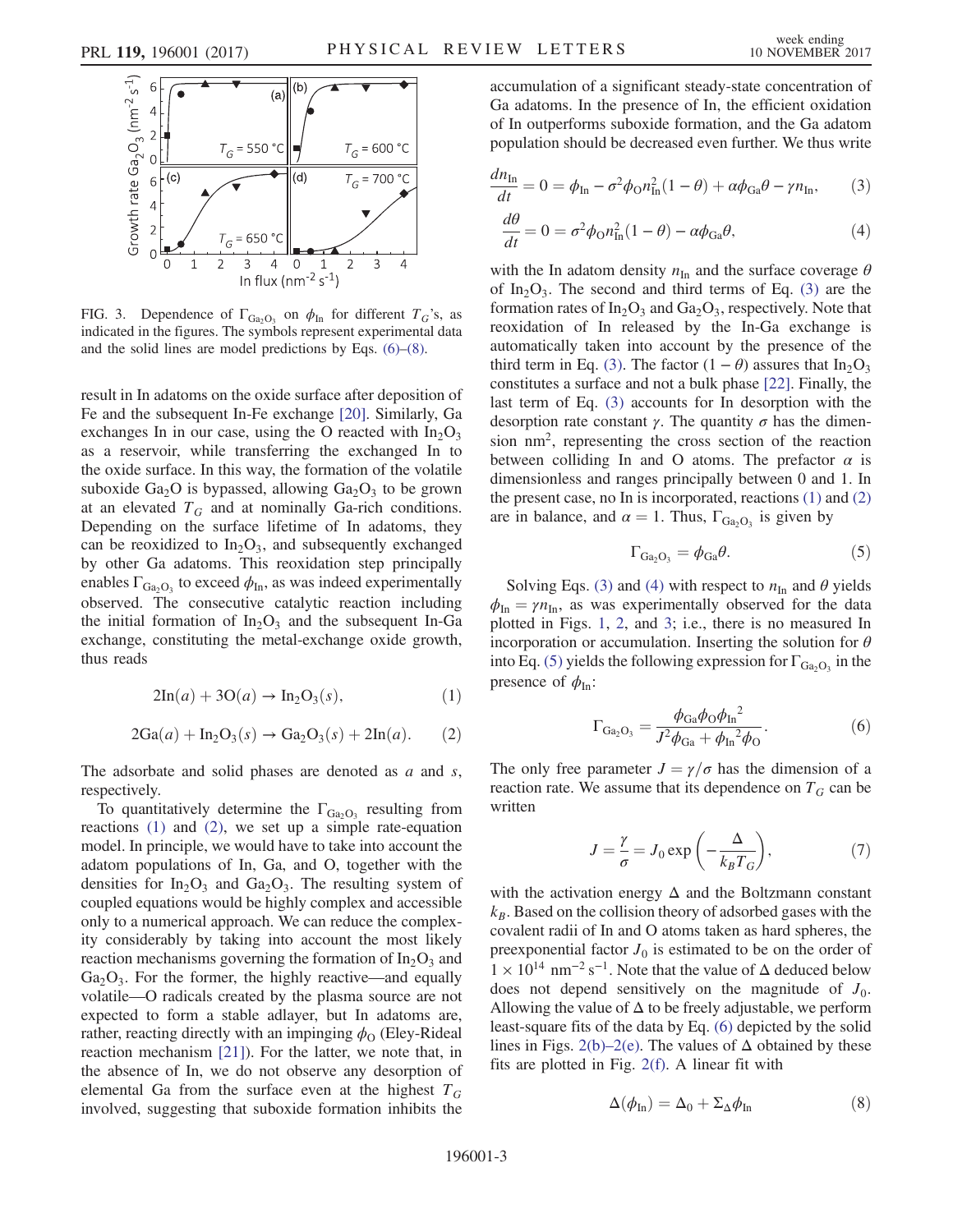<span id="page-3-0"></span>

FIG. 4. (a) Longitudinal XRD scan recorded from an In<sub>2</sub>O<sub>3</sub>-catalyzed Ga<sub>2</sub>O<sub>3</sub> film grown on a  $\beta$ -Ga<sub>2</sub>O<sub>3</sub>(201)/ $\alpha$ -Al<sub>2</sub>O<sub>3</sub>(0001) template at  $T_G = 700 \text{ °C}$ ,  $\phi_{Ga} = 6.5 \text{ nm}^{-2} \text{ s}^{-1}$ , and  $\phi_{In} = 5.4 \text{ nm}^{-2} \text{ s}^{-1}$ . Reflections labeled "sub." and "nl" stem from the substrate [ $\alpha$ -Al<sub>2</sub>O<sub>3</sub>(0006)] and the nucleation layer [ $\beta$ -Ga<sub>2</sub>O<sub>3</sub>(201) and (402)], respectively. The reflections from the Ga<sub>2</sub>O<sub>3</sub> film are identified to originate from the metastable  $\varepsilon$  phase, as indicated in the figure. (Inset) Transverse scans across the  $\varepsilon$ -Ga<sub>2</sub>O<sub>3</sub>(0004) (solid black line) and ε-Ga<sub>2</sub>O<sub>3</sub>(1014) (dashed-dotted blue line) reflections. The full width at half maxima of the reflections are indicated in the figure. (b), (c) Side view of the  $\varepsilon$ -Ga<sub>2</sub>O<sub>3</sub>(0001) and In<sub>2</sub>O<sub>3</sub>(111) planes, respectively. The dashed-dotted lines indicate the bulk-terminated surfaces. The Ga, In, and O atoms are depicted in gold, red, and blue, respectively. (d) Top view of  $\varepsilon$ -Ga<sub>2</sub>O<sub>3</sub>(0001) and In<sub>2</sub>O<sub>3</sub>(111). The dashed lines illustrate a 5∶4 coincidence lattice of O-terminated  $\epsilon$ -Ga<sub>2</sub>O<sub>3</sub>(0001) relative to In-terminated In<sub>2</sub>O<sub>3</sub>(111).

yields  $\Delta_0 = \Delta(\phi_{\text{In}} = 0) = (2.47 \pm 0.02)$  eV and  $\Sigma_{\Delta} =$  $(28 \pm 7)$  meV nm<sup>2</sup> s. The same values were taken for the model predictions of the data in Fig. [3.](#page-2-0)

Within experimental uncertainty,  $\Delta_0$  corresponds to the vaporization enthalpy of elemental In, which is known to be  $(2.40 \pm 0.12)$  eV [\[23\].](#page-4-17) This result suggests that the desorption process is only weakly affected by the fact that desorption takes place from a  $Ga<sub>2</sub>O<sub>3</sub>$  surface. Still, the presence of other species on the surface, such as O and Ga, will influence the desorption kinetics of In depending on the surface coverage [\[24,25\]](#page-4-18). In the regime we are concerned with,  $n_{\text{In}} \propto \phi_{\text{In}}$ , and the average adsorbate-adsorbate binding lengths will thus decrease with an increasing  $\phi_{\text{In}}$ , affecting their binding energy such that  $\Delta$  increases with an increasing  $\phi_{\text{In}}$ . Analogous behavior has also been observed for the desorption kinetics of Ga on GaN [\[26\]](#page-4-19).

As a unique benefit of the metal-exchange catalysis, we are able to explore PAMBE growth regimes for the synthesis of  $Ga_2O_3$  films which were previously inacces-sible. Figure [4\(a\)](#page-3-0) shows an  $\omega$ -2 $\theta$  XRD scan of a Ga<sub>2</sub>O<sub>3</sub> film. The reflections of the film do not coincide with those of the nucleation layer, but they are clearly shifted to larger angles. The angular position of these reflections perfectly agrees with those of the 0002 and 0004 reflections of the metastable  $\varepsilon$ -Ga<sub>2</sub>O<sub>3</sub> phase, which crystallizes in a hexagonal structure ( $P6<sub>3</sub>mc$  [\[27\]\)](#page-4-20). This assignment is confirmed by azimuthal XRD scans of the asymmetric  $10\overline{1}4$  reflection, and electron backscatter diffraction reveals that the film is single phase  $\varepsilon$ -Ga<sub>2</sub>O<sub>3</sub> [\[16\]](#page-4-9), even on a nanometer scale. The inset of Fig. [4\(a\)](#page-3-0) shows transverse scans across the symmetric 0004 and asymmetric  $10\overline{1}4$  reflections of  $\varepsilon$ -Ga<sub>2</sub>O<sub>3</sub>. The width of the profiles is a measure for the outof-plane and in-plane orientation distribution. Clearly, the profiles reveal a well-oriented epitaxial film, which is

particularly remarkable since films in the  $\varepsilon$  phase could not yet be obtained by PAMBE.

 $\varepsilon$ -Ga<sub>2</sub>O<sub>3</sub> films, such as the one synthesized by the In<sub>2</sub>O<sub>3</sub>catalyzed high- $T_G$  growth in this Letter, are of considerable interest for the realization of  $\varepsilon$ -Ga<sub>2</sub>O<sub>3</sub>(0001)/In<sub>2</sub>O<sub>3</sub>(111) heterostructures since the symmetry of these planes matches. Figures  $4(b)$  and  $4(c)$  show side views of the (0001) and (111) surfaces of  $\varepsilon$ -Ga<sub>2</sub>O<sub>3</sub> and In<sub>2</sub>O<sub>3</sub>, respectively. The former exhibits a stacking alternating between stoichiometric bi- and trilayers along the  $\langle 0001 \rangle$ direction, while the latter consists of a sequence of stoichiometric trilayers stacked along the  $\langle 111 \rangle$  direction. A virtual cleavage of the two structures along the dashed lines in Figs.  $4(b)$  and  $4(c)$  and superimposing the resulting bulk-terminated surfaces results in the interfacial arrangement shown in Fig. [4\(d\).](#page-3-0) Evidently, the  $\varepsilon$ -Ga<sub>2</sub>O<sub>3</sub>(0001) surface is well matched—in symmetry, atomic spacing, and surface chemistry—to bixbyite  $In_2O_3(111)$ . As indicated by the dashed lines in Fig. [4\(d\),](#page-3-0) the two lattices are in almost perfect registry when forming a 5∶4 coincidence lattice with a residual mismatch of 1.3%.

This situation is similar to the one encountered in the growth of InN(0001) films on In<sub>2</sub>O<sub>3</sub>(111) [\[28\]](#page-4-21), where a 4∶1 coincidence latticewith a residual mismatch of 1% was found to enable the synthesis of InN(0001) films with atomically abrupt In $N/In_2O_3$  interfaces, high structural perfection, and intense room temperature luminescence. We envision that the crystallographic match between  $\varepsilon$ -Ga<sub>2</sub>O<sub>3</sub>(0001) and  $In_2O<sub>3</sub>(111)$  will allow the fabrication of sesquioxide heterostructures with coherent interfaces. In addition, the structural similarity between the hexagonal modification of  $Ga_2O_3$  and the bixbyite structure of  $In_2O_3$  may facilitate the synthesis of homogeneous  $(\text{In}_x\text{Ga}_{1-x})_2\text{O}_3$  alloys with a significant In